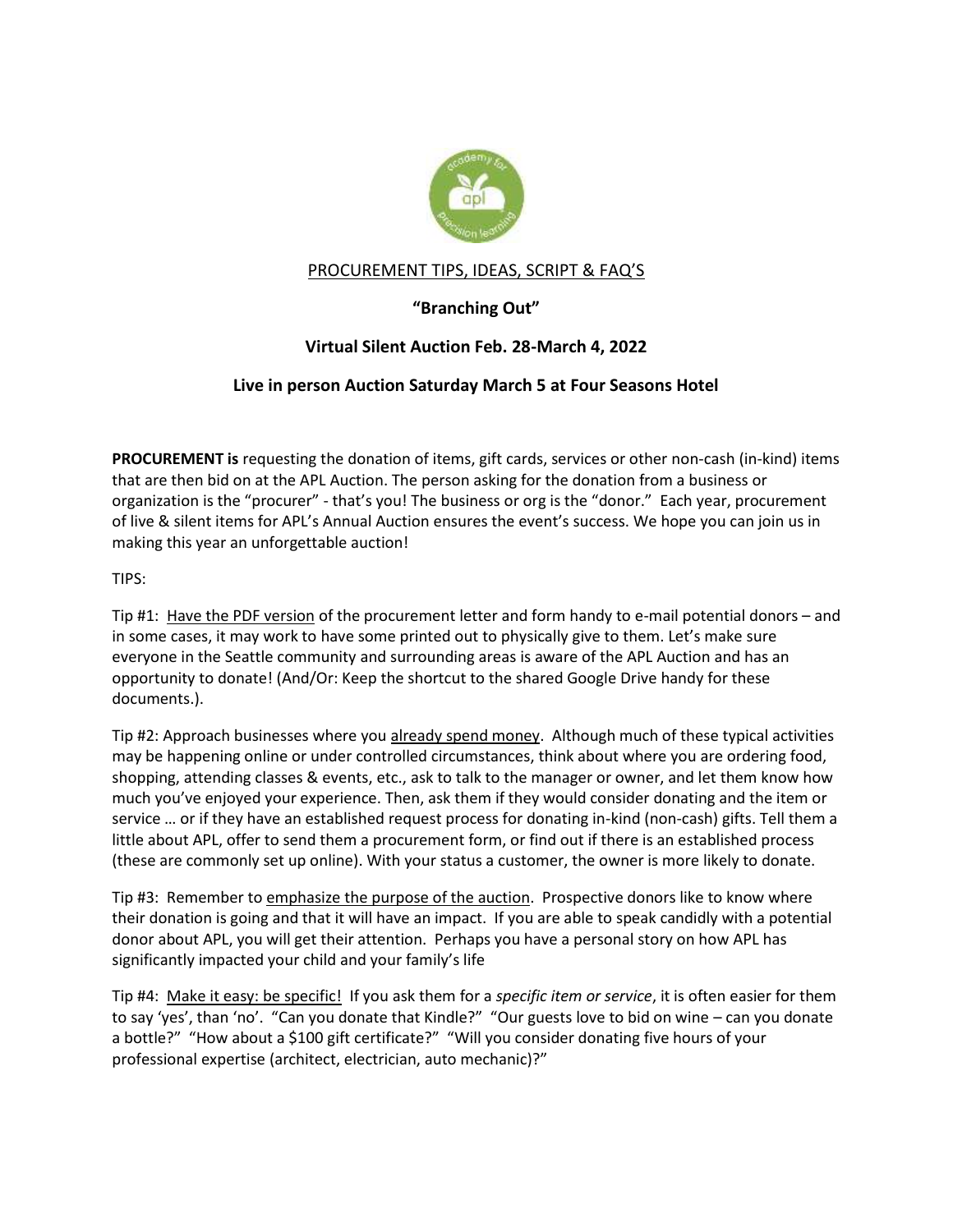Tip #5: Follow up personally. If you send a procurement form to a potential donor but haven't heard back, stop by the store (if that's workable) or give them a quick call to see if they have any questions about the procurement form. We lead busy lives, and a little 'prompt' may return the donation to the top of their to-do list!

Tip #6: Meet the deadlines. In order for an item to be included in the online catalog, the procurement form needs to be turned in at the very latest by January 7, 2022 (the week school resumes after Winter Break). Shoot for submitting requests from the end of October through early December. But try to get as much requested as you can before the week of Thanksgiving. That should allow for responses on most requests before mid-December. *If we need to follow up after Winter Break is over, we can – but there will be a lull in activity during Winter Break, and when we get back to school there will be less than a month left before the event. We need to have most items confirmed so we can enter as many confirmed items as possible into the online catalog and finalize other materials for the Auction.*

Tip #7: Think creatively and have fun. Most businesses have budgets set aside for donations, as well as a special interest in helping the local community. This will NOT be the first time that these business owners have hear this request. And most people are more than happy to make a donation.

I will also note – plenty of businesses are donating to auctions during the pandemic.

*This is a great opportunity to educate people in our community about the wonderful things that happen at APL. Be proud of asking people to join with us to support such a worthy cause. Every donated item makes a difference!*

## **IDEAS: Where I Can Start**

## *Ask friends and family:*

Perhaps you have been singing the praises of APL to your friends and family for a while and they've told you "That's great! Let me know if there's anything I can do to help!" Now is the time to take them up on their offer. Do you know someone with Seahawks/Mariner's/Sounders/Storm season tickets who might make them available for when the social distancing restricting lifts? Do you know someone who owns a business? Someone who has a special talent or hobby (gardening, baking, floral arranging)? Someone who has specialized skills or services (house painting, personal trainer, piano teacher, Pilates instructor)? Ask them if they will consider making a donation - everyone has something to give.

## *Go shopping:*

You are an important patron to each merchant you support and they will respond to your request. Donations to auctions are an effective marketing tool for many businesses, and most are familiar with the process, even having a 'standard' donation item. If you are a business owner, you may want to ask for a donation from the major suppliers to your business.

## *Consider those you have supported:*

In an age of such wide-spread fundraising, undoubtedly, you have donated to a neighbor's walk-a-thon, a friend's bake sale, or your niece's school raffle. Now is the time to ask them to return the favor.

*Email your contacts:*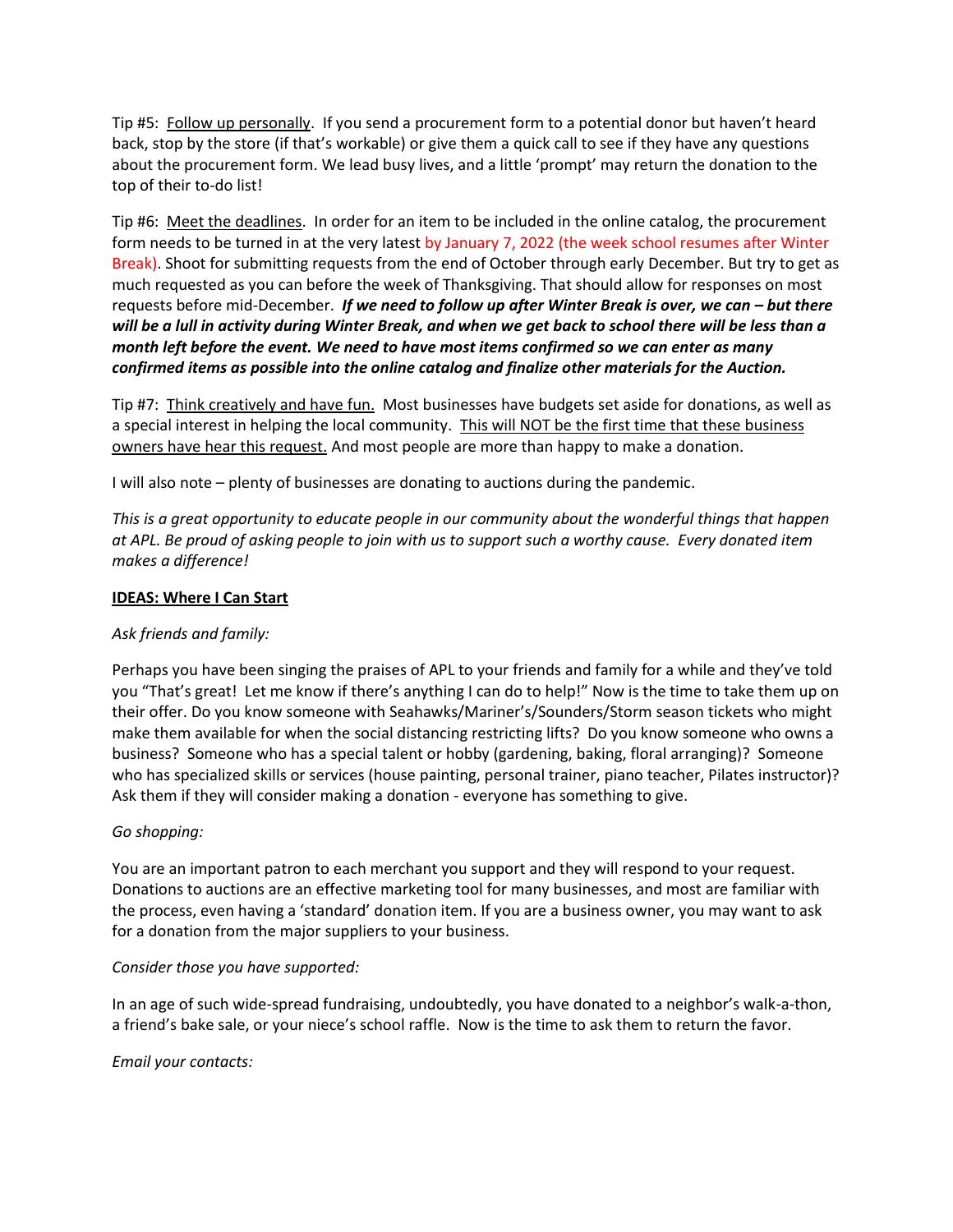Personal or telephone requests are the most effective, but if you are hesitant, email may be the answer. And sometimes, an e-mail sent first will open the door to a conversation. Write a personal note with information about APL and the auction, and attach a procurement form and link to APL's website where your contact can access information about the school.

| Local Vacations & Sedona    | Wenatchee, Staycation, Kenmore Air &                |
|-----------------------------|-----------------------------------------------------|
|                             | hotel in San Juans/Victoria, Octoberfest            |
|                             | in Leavenworth, Salish Lodge and Spa                |
| One-of-a-Kind Items         | Seahawks Toolbox, Port Townsend Brews               |
|                             | & Bread                                             |
| <b>Practical Things</b>     | Lunch bag set, Toothbrush                           |
| Experiences, esp. With      | Wake Boarding, Cooking classes, Cocktail            |
| parents                     | Class,                                              |
| Practical Gift Cards*       | Pizza, Lumber, Driving School, Home                 |
|                             | improvement stores                                  |
| Handmade Items              | Quilts, Potholders                                  |
| Wine                        | Baskets, Local Tastings, Collections, cases,        |
|                             | limited release experiences, Cider as well          |
| Theater, Live Shows         | Parmount Club Seats, concert tickets, ACT, Book     |
|                             | It!                                                 |
| Not available on the market | Wine Maker Dinner, behind the scenes, Chef          |
| experiences                 | tasting dinners, limo & dinner, Seattle Yacht Club  |
|                             | sailing trip, live session at radio station         |
| Sports                      | Tickets of all kinds - Sounder, Seahawks, Kraken,   |
|                             | Storm etc.                                          |
| Restaurants                 | Gift Cards to restaurants big and small - pagliacci |
|                             | to Canlis                                           |
| Jewlery                     | All that glitters and gleams                        |
| <b>Themed Baskets</b>       | Be creative and see                                 |

## **Recent Top Sellers from APL's Auctions:**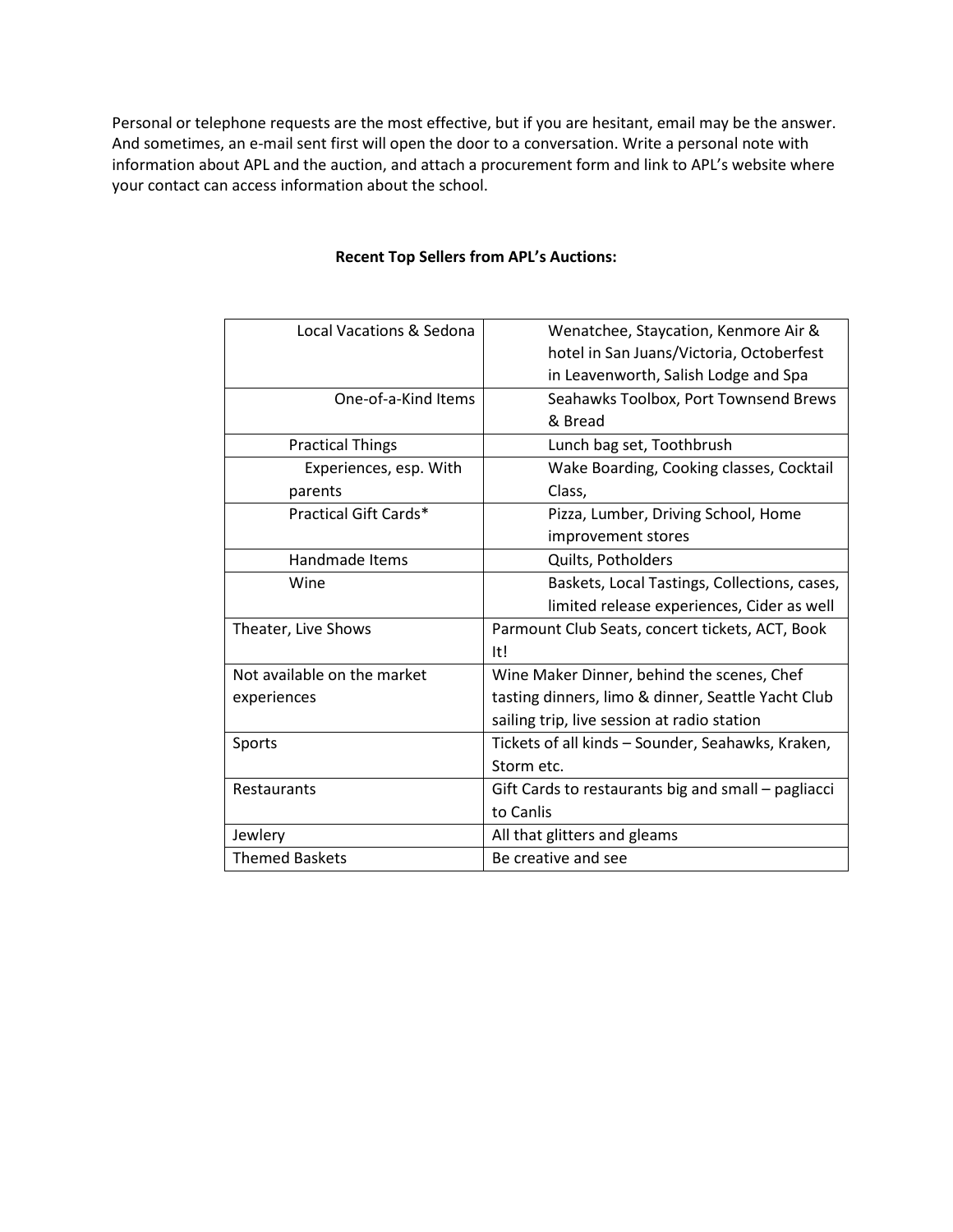This is the list of ideas that were suggested for classrooms to do as a group but can also be easily done by individuals or groups.

# **Basket Ideas**

# Food and Drink

- Hometown Flavors local businesses and restaurant gift cards
- Wine Lovers wine, cheese, nuts, wine review book or magazine subscription etc.
- Craft Beer or Beer Making
- Chocolate

## Sports and fitness

- Fitness workout stuff, water bottles, yoga mats, resistance everything, protein powder, w/ big ticket items: tracker, watch or gift card to gym or personal trainer
- Running headphones, clothes, compression sleeves, lights, hands free dog leash, big item: gift card for shoes
- Golf premium golf balls, at home putting green, tees, clothes, big ticket item: clubs, simulator system, rounds of golf at different courses
- Winter Sports ski goggles, hand and feet warmers, blanket, big ticket: ski pass and lessons

## **Outdoors**

- Camping –hammock, camp stove, outdoor survival kit, first aid kit, big ticket: tent
- Picnic filled picnic basket with dishware and cutlery, wine glasses, cheese board, bottles of wine and a portable game

## Activity

- Candy Making molds, melting chocolate or hard candy, gift card to class,
- Crafting with the kids or with the adults
- Art museum passes, canvases, paints and paintbrushes,
- Reading– portable reading light, e-reader, auditable subscription, gift card to bookstore,
- Photography tripod, camara bag, lenses and hard drive, big ticket: camara kit

## Family

- Movie Night popcorn, movie candy, popcorn flavoring, popcorn popper, steaming platform gift cards, movie theater gift cards
- Game Night/Day the latest board and card games and a classic or two, games just for little kids, games for adults, and games for the whole family, role player games, big ticket: gaming system
- Day Out passes to local attractions, picnic, games for the car, umbrellas